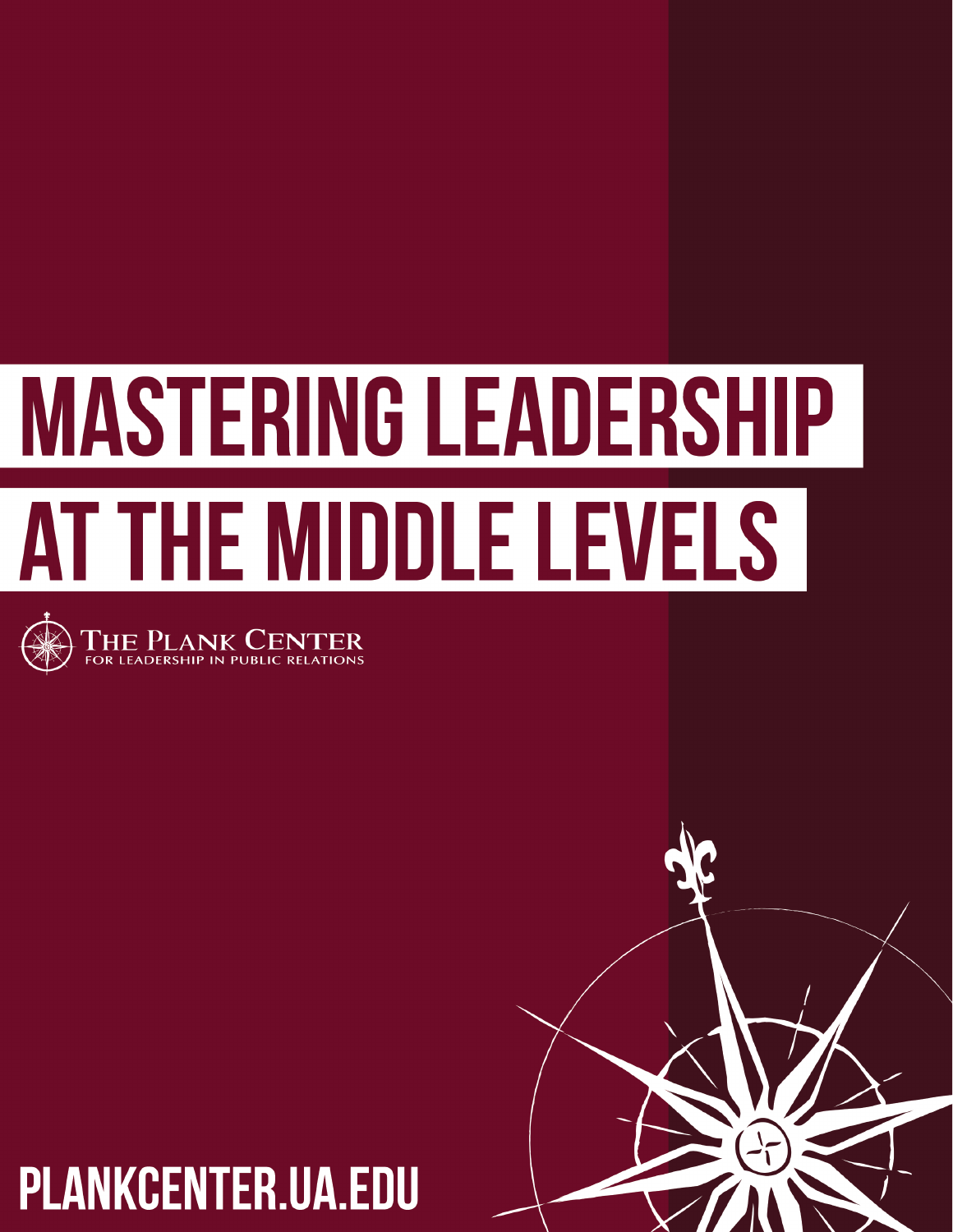**Mid-level professionals have advanced through the first year or two of their careers and are now responsible for balancing personal work, overseeing more junior colleagues (often for the first time) and providing strategic counsel to business partners. Below are tips on how to navigate this career stage – and do it well.**

### **Help others around you deliver value and create impact.**

Your key to a flourishing career is not just in your own impact, but in the success of the team around you.

**Ask your peers what their passions and goals are. When you hear about an opportunity, flag it for them and help them get ahead. (Hint: they'll bring you with them.)**

**"The gaps may be reduced through: 1) increased power sharing, or leader empowering behaviors, 2) strengthened two-way communication, and 3) enhanced interpersonal skills in team work, such as conflict management, active listening and change management. Leaders at all levels can benefit from relying less on the transmission mode and more on the reception mode when communicating with employees. These approaches also may help build trust."** - [2019 Plank Center Report Card on PR Leaders](http://plankcenter.ua.edu/wp-content/uploads/2019/09/Report-Card-Full-Report.pdf)

**"Honest and transparent relationships offer opportunities to set clear expectations, provide feedback, and teach millennials."** [- The Millennial Study:](http://plankcenter.ua.edu/resources/research/5518-2/)  [Perspectives on Integrating the](http://plankcenter.ua.edu/resources/research/5518-2/)  [Newest Generation of Top Talent](http://plankcenter.ua.edu/resources/research/5518-2/)  [into PR & Communications](http://plankcenter.ua.edu/resources/research/5518-2/) (Meng, Reev [es & Reber, 2015\)](http://plankcenter.ua.edu/resources/research/5518-2/)

**"So, take the initiative to build relationships across the enterprise. Become a trusted advisor. Don't wait for others to reach out to you, reach out to others first."**

- Interview with PR Legend [Dave Samson](http://plankcenter.ua.edu/legacies-from-legends-in-pr/pr-legend-dave-samson/)



### **get to know your teammates.**

Ask questions beyond day-to-day work, empower them to bring their whole selves to work and spend time together outside of the office when you can.

**Ask questions like: How is your work? How are you doing personally? Do you have anything exciting going on outside of work? How is your family? Get to know what makes them who they are. You'll never guess what kind of connections real conversations will make. We're humans first, employees second!**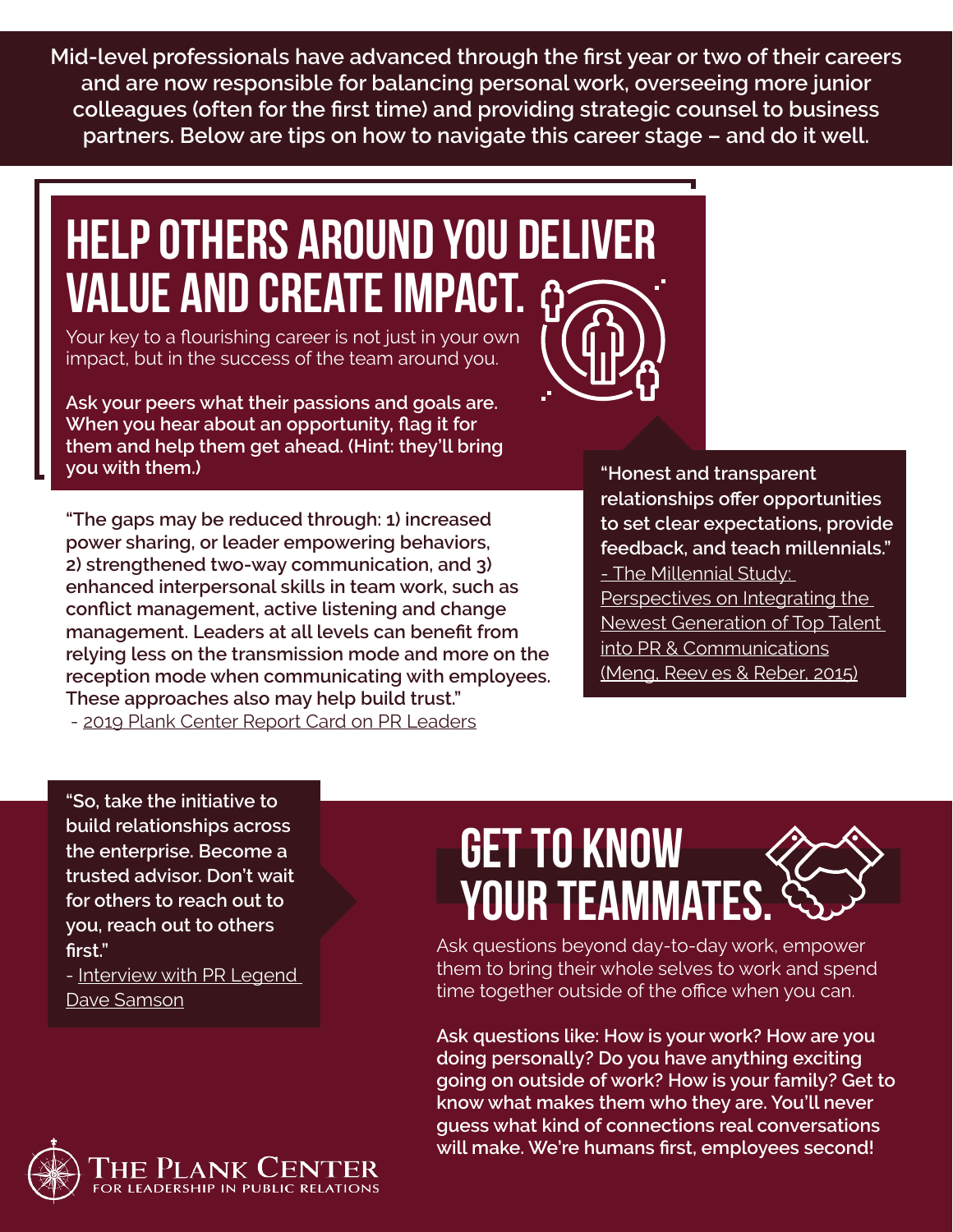## **Provide context for every project you assign.**

Explain how it fits into the broader strategy understanding the "why" behind a task will help lead to higher quality deliverables.

**The more context shared, the more your team members will think strategically, which is always what ultimately drives business growth. Explain your thought process and empower those you oversee or manage to provide their own ideas and recommendations to reach the overall goal.**

**"To enrich the ecosystem for organizations and individuals, steps in each process must be contextualized and personalized. Contextualize refers to how things fit in or are embedded in company strategy and culture, helping organizations meet their goals. Personalize refers to how steps tie into a Millennial's personal role and career, which helps satisfy individual aims. Organizations often lean heavily on context, but the combination of the two is far more powerful, and dozens of steps or actions can be taken to contextualize and personalize each process."** 

- ["Millennial Communication Professionals](http://plankcenter.ua.edu/resources/research/millennial-communication-professionals-in-the-workplace/)  [In the Workplace" \(Meng & Berger\)](http://plankcenter.ua.edu/resources/research/millennial-communication-professionals-in-the-workplace/)

**"To contextualize engagement, organizations can align the job with company goals and strategy, provide a financial tutorial, and require leaders at all levels to model engagement."** 

- ["Millennial Communication Professionals In the](http://plankcenter.ua.edu/resources/research/millennial-communication-professionals-in-the-workplace/)  [Workplace" \(Meng & Berger\)](http://plankcenter.ua.edu/resources/research/millennial-communication-professionals-in-the-workplace/)

**One significant future theme highlighted consistently across countries:**

**"Soft" skills of individuals to increase self-insight and reflection – raising the empathy quotient of the profession as a core competency; improving interpersonal skills to manage change and conflict; and creating a greater sense of cultural awareness. All countries rated change management or conflict management skills the highest of 12 approaches to improvement."**

- [A Global Look at Leadership in Public](http://plankcenter.ua.edu/study-of-trends-in-pr-revealed/)  [Relations: Minding the Gaps, Creating the](http://plankcenter.ua.edu/study-of-trends-in-pr-revealed/)  [Future \(Berger, 2014\)](http://plankcenter.ua.edu/study-of-trends-in-pr-revealed/)

**be curious** rather than irritated or judgmental when outcomes differ from expectations.

**If your team member delivers underachieving work, think through what factors led to this result. Lead first with empathy but share your expectations. Consider where you may have played a part in influencing the outcome. Use these opportunities as teaching moments for both parties to get to more clarity. It may mean rephrasing the instructions, even if you thought they were easy to understand. When someone says something you disagree with, default to think "I'd love to learn how they came to that perspective," and learn something new.**

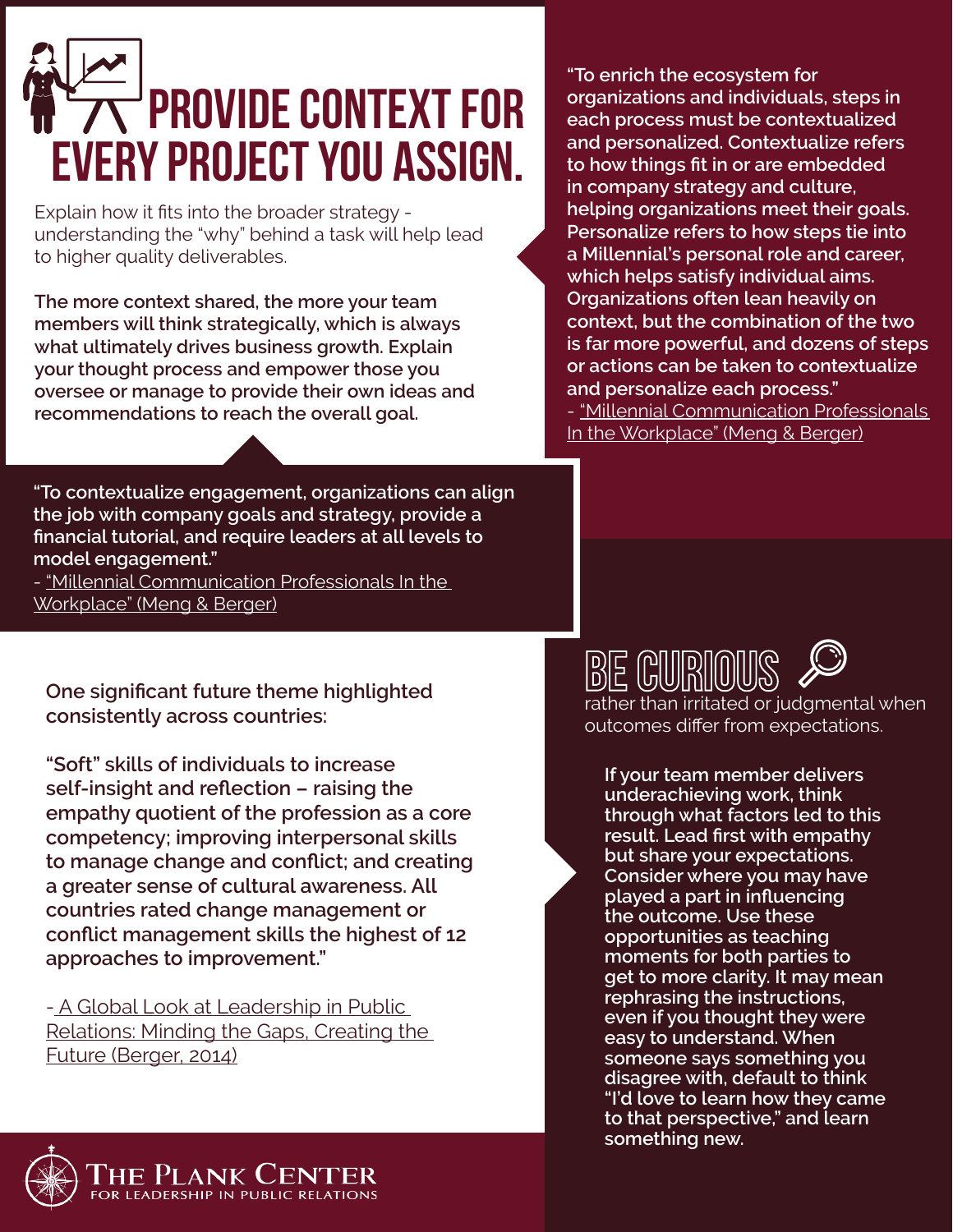### **Support engagement opportunities for colleagues at more junior levels.**

#### **This could be on the team, in the office, and/or in the industry.**

Encourage entry-level team members to join the local PRSA chapter or an office-wide committee that aligns with their interests. Find opportunities for less senior teammates (or direct reports) to mentor others, lead specific workstreams and give direction to peers/interns when appropriate. If you have a long-lead deadline on a project you would normally lead, allow those below you to take the reigns. Give your colleagues a heads-up and invite them to share feedback as they work.

### **Share strengths-based feedback.**



Point out your colleagues' strengths to help improve confidence and identify work that aligns with those strengths.

**Help them identify their passions by recognizing their strengths. If they're excelling in a particular area, they could be a natural-born fit to specialize in that skill. Offer candid feedback while providing positive reinforcement, so others have realistic understanding of what they did well and what can be improved moving forward.**

#### [2019 Plank Center Report Card on PR Leaders:](http://plankcenter.ua.edu/wp-content/uploads/2019/09/Report-Card-Full-Report.pdf)

**"The grade for job engagement remained a "B-" (5.20 on a 7.0 scale), changed little since 2017. Results from Report Card 2019 continue presenting some concern about a creeping rise of actively disengaged professionals, especially among women."** 

**"Consistent with Gallup's reports, top leaders were more engaged (68.7%) than those at all other levels (54.4%), and engagement was strongest among high-ranking, long-service PR professionals, and weakest among lowerlevel professionals with less than 11 years of service.** 

**"Organizations and work teams with more engaged employees have significantly better customer ratings, productivity and profit levels, and lower turnover and absenteeism"** 

**"To personalize engagement, employers should provide a trained mentor, deliver regular feedback, assign leadership for a small project, and involve millennials in a community activity or organization."** 

- ["Millennial Communication Professionals In](http://plankcenter.ua.edu/resources/research/millennial-communication-professionals-in-the-workplace/)  [the Workplace" \(Meng & Berger\)](http://plankcenter.ua.edu/resources/research/millennial-communication-professionals-in-the-workplace/)

**"Give regular performance reviews. Millennials are eager for feedback regarding individual performance from mentors. They also crave recognition, reward, and acknowledgements."** - [Millennial Study: Perspectives on Integrating](http://plankcenter.ua.edu/resources/research/5518-2/)  [the Newest Generation of Top Talent into PR &](http://plankcenter.ua.edu/resources/research/5518-2/)  [Communications \(Meng, Reeves & Reber, 2015\)](http://plankcenter.ua.edu/resources/research/5518-2/)

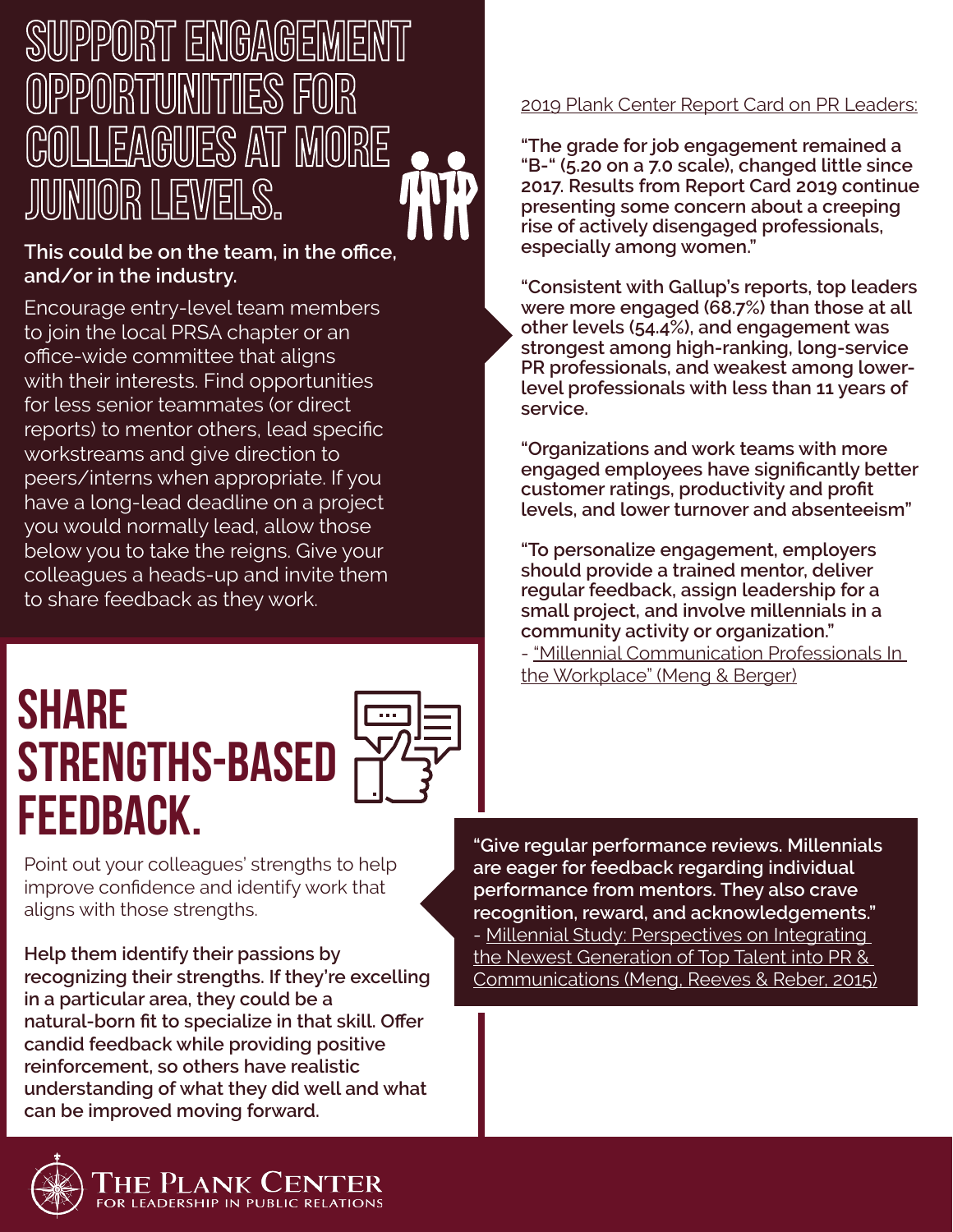### **adapt.**



Remain flexible when it comes to other colleagues' working styles, input and workload to achieve the best results.

**Learn your teammates' working and social styles and how to best adapt. Are they analytical, driver, amiable or expressive? Push your teams to take personal index tests to learn more about how they work and how you all can work best together. Think about how your approach may change if someone on your team prefers to arrive at 9 and work into the evening, or arrive at 7:30 and leave at 5. Avoid quick-turn deadlines, if possible, and allow enough advance notice for teammates to plan ahead and meet expectations.**

**"Provide a dynamic and flexible work environment to millennial practitioners. Flexible options stimulate hard and quality work. Let them work from home or work around non-traditional business hours." Think about how your approach may change if someone on your team prefers to arrive at 9 and work into the evening, or arrive at 7:30 and leave at 5. Avoid quick-turn deadlines, if possible, and allow enough advance notice for teammates to plan ahead and meet expectations.**

- [Millennial Study: Perspectives on Integrating](http://plankcenter.ua.edu/resources/research/5518-2/)  [the Newest Generation of Top Talent into PR &](http://plankcenter.ua.edu/resources/research/5518-2/)  [Communications \(Meng, Reeves & Reber, 2015\)](http://plankcenter.ua.edu/resources/research/5518-2/)



### **Share detailed feedback.**

 **"Existing culture and a culture for communication. Such a culture is characterized by: 1) an open communication system where information and best practices are widely shared, 2) listening is valorized, 3) twoway and multiple channels are the norm, 4) employees feel free to speak up without fear of retribution, 5) decision-making is widely shared in teams and work units, and 6) leaders support and value communication." -** [2019 Plank Center Report Card](http://plankcenter.ua.edu/wp-content/uploads/2019/09/Report-Card-Full-Report.pdf)  [on PR Leaders](http://plankcenter.ua.edu/wp-content/uploads/2019/09/Report-Card-Full-Report.pdf)



Be patient and take the time needed to provide thorough feedback to help the recipient grow, even when you're in a hurry or have a long to-do list. You won't regret it.

**Whenever possible, use the Track Changes tool in documents, schedule in-person meetings to discuss assignments after they're completed and use specific examples to explain how the work could be improved next time. Help teammates through the process of editing their own work by showing them how you take a critical eye to every deliverable.**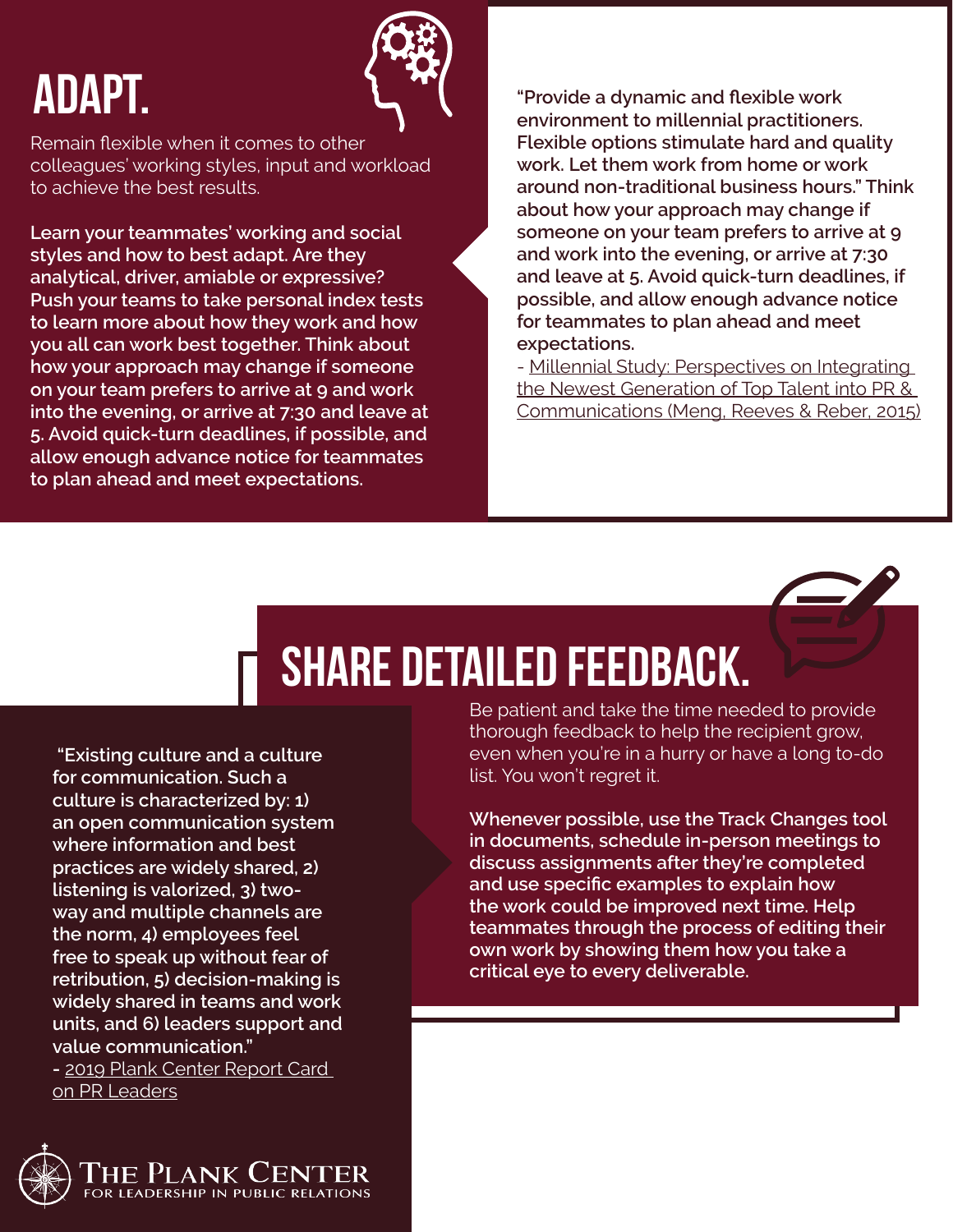### **Set clear expectations – and stick to them.**

Leading by example applies to both work deliverables and behaviors.

**Be clear on deadlines and urgency for deliverables. Taking the guesswork out of prioritization will reduce employee stress. Our technology-connected business environment often makes people feel the need to be "on" all the time. Unless there is a crisis, empower employees to not feel the need to check in after hours or when on vacation. Create a preferred email/contact policy that is agreed upon by all. For example, any emails after 6 p.m. or on weekends should be labeled "URGENT" or "FOR TOMORROW." Follow your own rules or no one else will. Setting the example and respecting your team ground rules will show you are not an exception and that all are held accountable.**

**One area of agreement for men and women, and millennials and their managers, is the crucial importance of organizational culture. Millennial communication professionals said an organization's culture is a primary reason for joining and remaining with an organization, and their managers recognized this.** 

- [Millennial Communication Professionals](http://plankcenter.ua.edu/resources/research/millennial-communication-professionals-in-the-workplace/)  [in the Workplace](http://plankcenter.ua.edu/resources/research/millennial-communication-professionals-in-the-workplace/) (Meng & Berger)

**"Soft" skills of individuals to increase self-insight and reflection - raising the empathy quotient of the profession as a core competency; improving interpersonal skills to manage change and conflict; and creating a greater sense of cultural awareness.** 

- A Global Look at Leadership in Public [Relations: Minding the Gaps, Creating the](http://plankcenter.ua.edu/study-of-trends-in-pr-revealed/)  [Future \(Berger, 2014\)](http://plankcenter.ua.edu/study-of-trends-in-pr-revealed/)

**Leaders continued to learn and grow while they taught/inspired others; so leadership development is a twofold process of continual teaching and learning.**

- Public Relations Leadership Development Cycle Study (Erzikova & Martinelli, 2017)



**"Millennial-supervisor mentorship programs develop millennials' skills and channel their energy to best serve the organization, while providing the personal relationships that millennials crave. Honest and transparent relationships offer opportunities to set clear expectations, provide feedback, and teach millennials."** - [Millennial Study: Perspectives on](http://plankcenter.ua.edu/resources/research/5518-2/)  [Integrating the Newest Generation of Top](http://plankcenter.ua.edu/resources/research/5518-2/)  [Talent into PR and Communication](http://plankcenter.ua.edu/resources/research/5518-2/)

### **Collaborate and listen.**

Others have a unique perspective to share, and making them feel heard as a part of the team will go a long way in establishing a positive culture - resulting in stronger work and longer retention.

**Listen to understand, not just to hear. You're likely expecting them to know your work style so well that they can read your mind in terms of next steps. Know them so well that you can do the same in terms of working with them. Empower teammates to speak up, particularly if it isn't their natural inclination. Ask direct questions.**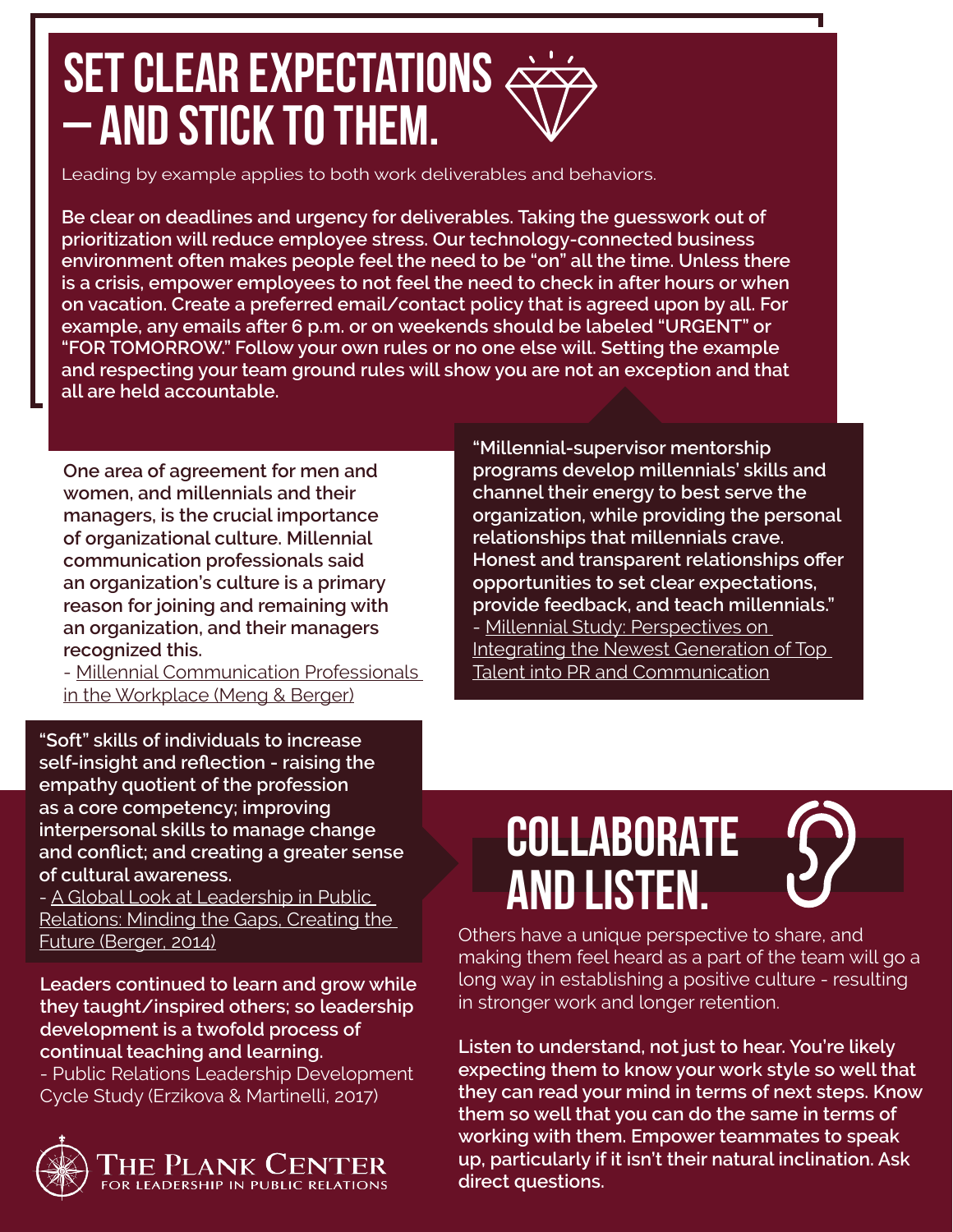### **Challenge YOURSELF TO <sup>Leg</sup> think big picture.**

Being able to look beyond the day-to-day activities will bring value to yourself, your team and your office.

**Take time to connect the dots from tactics to strategies to focus on a project in its entirety. Reflect on the current situation as well as anticipate for the future. Deepen relationships with senior leaders to better understand business objectives and how your company makes money.** 

**"Organizations often focus on enriching basic job skills first, but they shouldn't stop there; instead, think long-term, continuous effort, and customize for each Millennial professional. Personalize with continued mentoring and frequent performance conversations, enrich their interpersonal skills (e.g., listening and conflict management), involve them in recruiting new talent, and provide some autonomy time to pursue a personal but organization-related project. Contextualize by pairing Millennial professionals with organizational veterans to lead projects, involving them in industry events, and including them in strategic-thinking and planning initiatives and financial analysis."**  - ["Millennial Communication Professionals In the](http://plankcenter.ua.edu/resources/research/millennial-communication-professionals-in-the-workplace/)  [Workplace" \(Meng & Berger\)](http://plankcenter.ua.edu/resources/research/millennial-communication-professionals-in-the-workplace/)

**"There was consensus across practitioners that the six PR leadership qualities identified in prior research by Berger & Meng (2013)—self-‑dynamics, team collaboration, ethical orientation, relationship-‑building skills, strategic decision-‑ making capability and communication knowledge and expertise—were important leadership skills across all professions/fields. However, several indicated the amount of emphasis on these characteristics could vary by profession."**

- [Public Relations Leadership Development Cycle Study \(Erzikova & Martinelli, 2017\)](http://plankcenter.ua.edu/wp-content/uploads/2017/03/Leadership-Development-Cycle.pdf)



Being kind and genuine to everyone you work with isn't one way to approach your career path, it's the only way. Every one of these people deserves the same respect and understanding you'd extend to anyone in your personal life, and which we hope others would afford us.

**If you make that your code, you'll never burn bridges, and you might find that the goodwill you generate comes back around in the form of an opportunity, the benefit of the doubt, or as the basis of a trusted relationship with a future supervisor. Establish personal values early, and never compromise.**



**"Organizations and work teams with more engaged employees have significantly better customer ratings, productivity and profit levels, and lower turnover and absenteeism (Gallup Report, 2013)."**

- 2019 Plank Center Report Card on PR Leaders

**"Brazil, India and U.S.: Leadership is often associated with egalitarianism; an ethical, collaborative approach; and giving back to society, particularly with millennials. Accordingly, trainings that focus on leading an egalitarian-‑style company and offering meaningful work would resonate with PR students and practitioners in these countries."** - [Public Relations Leadership Development](http://plankcenter.ua.edu/wp-content/uploads/2017/03/Leadership-Development-Cycle.pdf)  [Cycle Study \(Erzikova & Martinelli, 2017\)](http://plankcenter.ua.edu/wp-content/uploads/2017/03/Leadership-Development-Cycle.pdf)